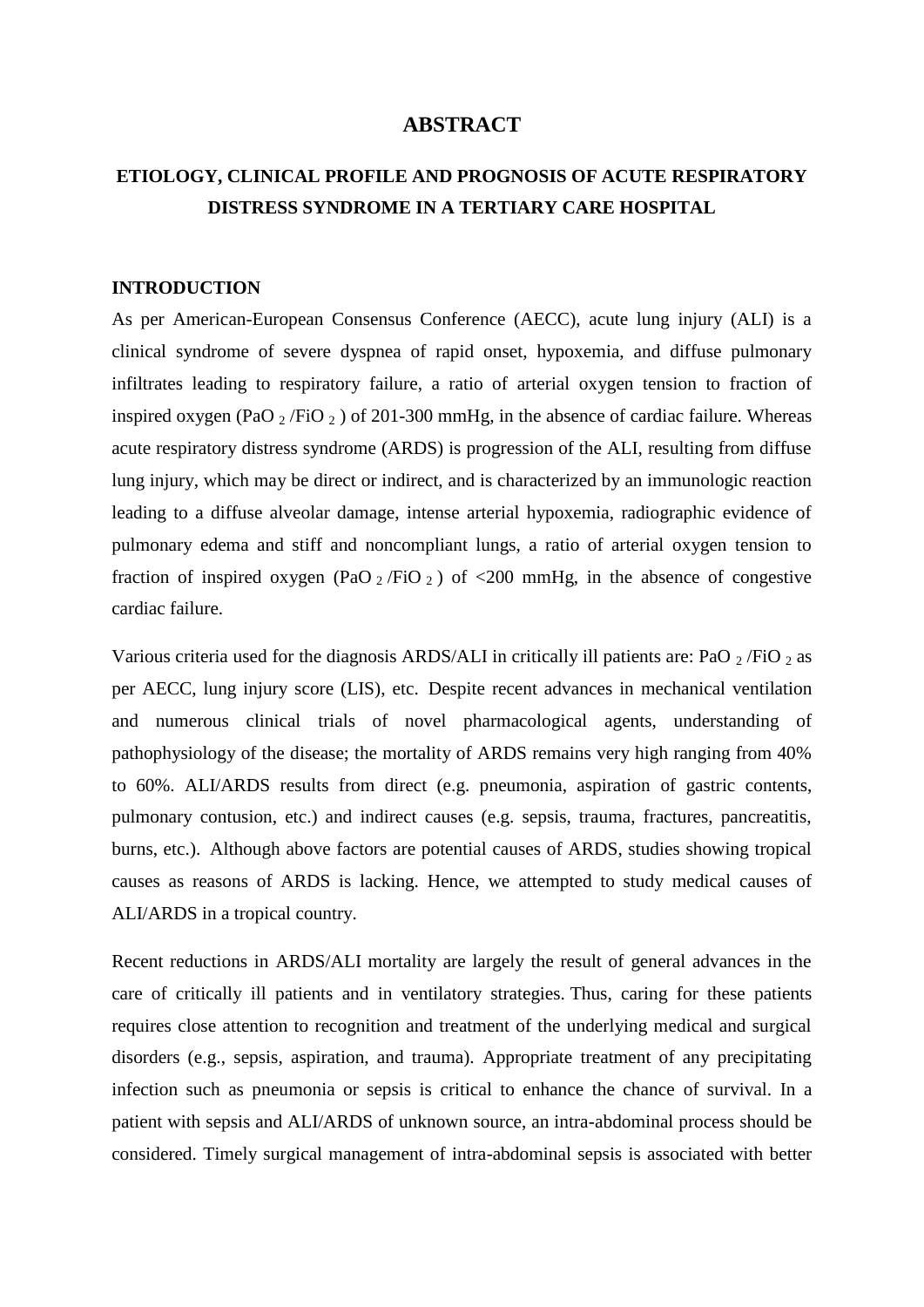outcomes. Minimizing procedures and their complications; prophylaxis against venous thromboembolism, gastrointestinal bleeding, and central venous catheter infections; prompt recognition of nosocomial infections, and provision of adequate nutrition. Lung protective ventilation, which is a low tidal volume ventilatory strategy, reduces mortality. A noninvasive ventilator support through a tight-fitting facemask or a nasal mask for pressure support ventilation or bi-level positive airway pressure ventilation is preferred in selected patients.

# **AIM**

• The study was designed to assess various etiologies of ALI/ARDS in relation with clinical profile & microrganisms involved and its outcome.

# **OBJECTIVE**

- To study the etiology & risk factors for development of ARDS.
- To study the correlation between different microbes causing ards and its associated morbidity.

# **Number of patients:** 30

**Place of study:** PSG Medical College and Hospitals, Peelamedu, Coimbatore-641004.

**Type of study:** Prospective observational study.

## **Inclusion Criteria**

- 1) Patients fulfilling the AECC criteria for ARDS.
	- a. Acute onset of bilateral infiltrates on chest radiograph.
	- b.  $PaO2 / FiO2 < 200$ .
	- c. No cardiac dysfunction r/o by ECHO.
- 2) Mechanically ventilated patients > 48 Hrs.

## **Exclusion Criteria**

- Patients  $<$  18 years of age.
- Known previous lung pathology.
- **•** Trauma and burns.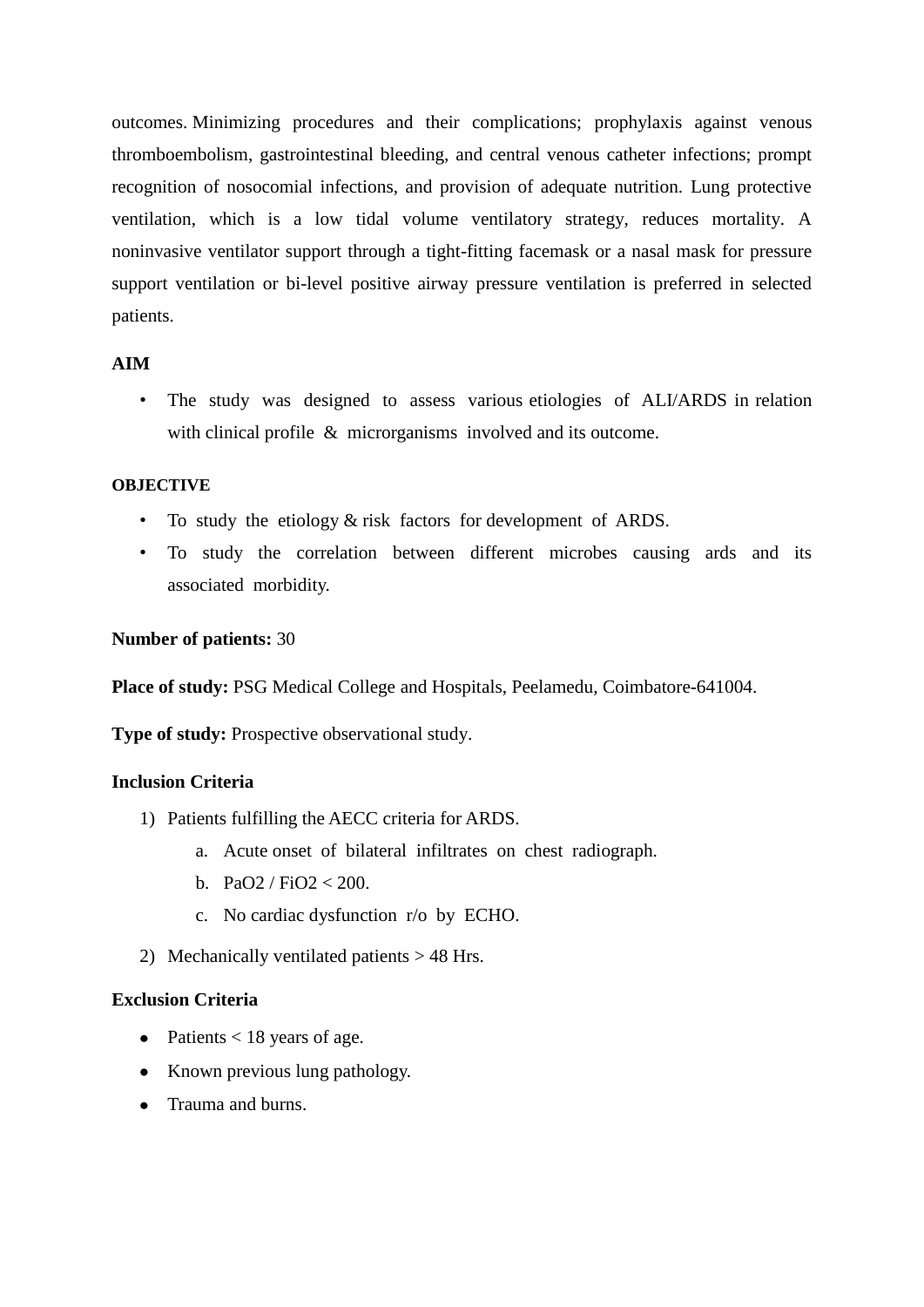## **Methodology**

This study is based on cross-sectional prospective observational study of ARDS in adults >18 years who got admitted in the medical icu a tertiary centred hospital where systematic computercoding for registration is done .The study was conducted at PSG hospitals, peelamedu, Coimbatore in south india. patients were selected based on fulfilling the AECC(American-European Consensus Conference Criteria).history, physical examination, chest radiographs and arterial blood gas analysis will be collected along with CVP monitoring and echocardiography done. the baseline characteristics including comorbidities, microbiological investigations, initial SOFA SCORES & APACHE II (ACUTE PHYSIOLOGY&CHRONIC HEALTH EVALUATION)documentation in excel sheet. The duration of mechanical ventilation& inotope use and hospital outcome were taken into account.